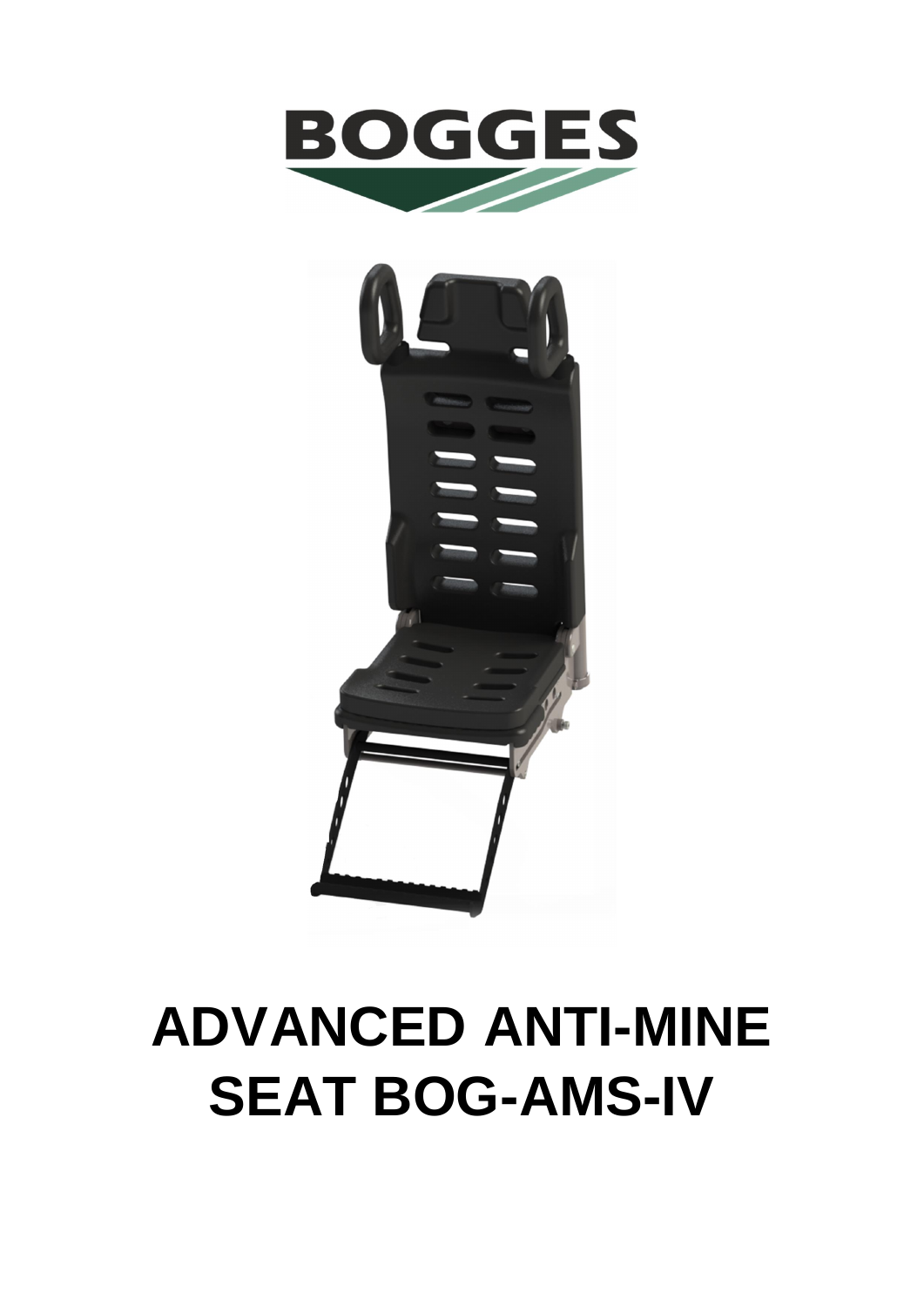## **Advanced Anti-Mine Seat**

#### Technical specification

Overview:

The Anti-Mine Seat (AMS) is designed to ensure the vehicle crew safety in combination with anti-mine protection of the vehicle.

The seat can be mounted from rear or side and the mounting system can be modified according to the requirements of specific vehicle. The seat is equipped with integrated replaceable shock-absorbing elements, which substantially reduces the acceleration peaks resulting from e.g. mine or IED attack both from underbelly and roadside direction. The absorption elements are effective both at blast event and for secondary slam down event. The advance absorption system rapidly increase crew safety.

The Anti-Mine Seat has the following features:

- Foldable headrest
- Quick fold seat
- Four point seatbelt system
- Wall mounted
- Advanced Energy Attenuation System
- Foldable footrest

The Anti-Mine Seat can be equipped with the following options:

- Choice of covering material
- 5-Point seatbelt system
- 2-way adjustable headrest
- Retractable seatbelts

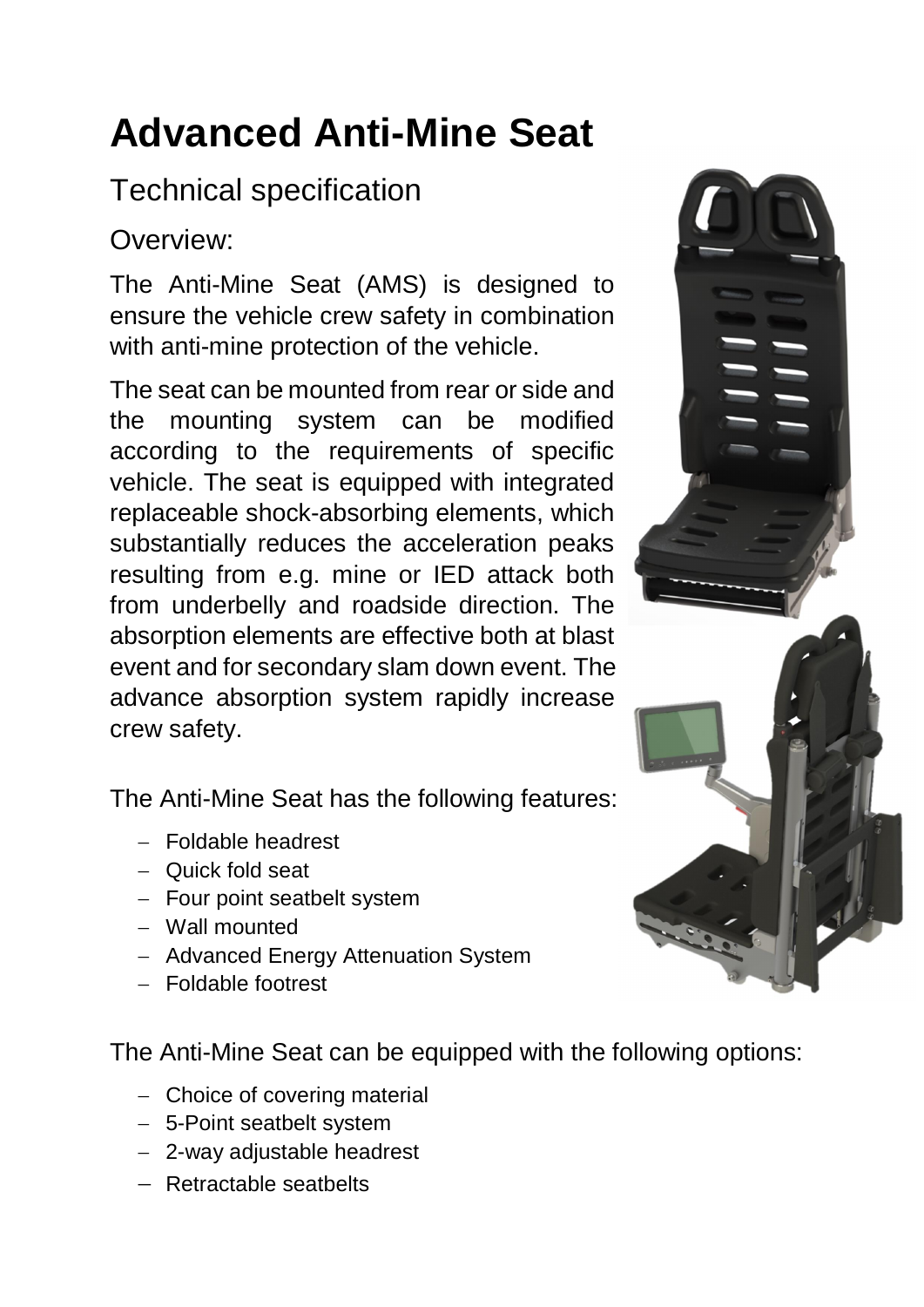#### **Basic parameters:**

- $-$  HEIGHT 1 090 mm (42.9")
- $-$  WIDTH 460 mm (18.1")
- DEPTH 921 mm (36.2")
- WEIGHT 25 kg (55 lb)